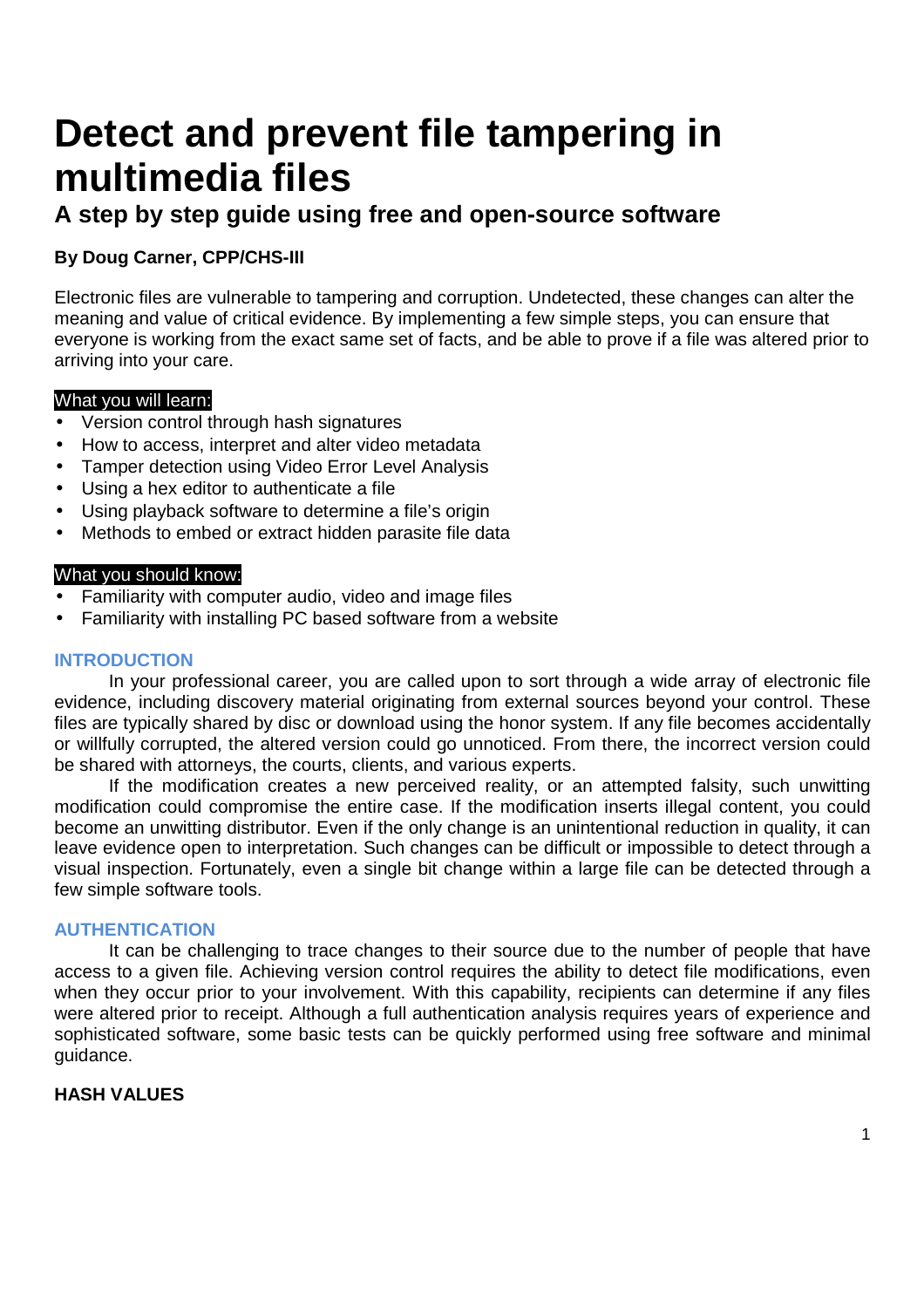Upon receipt or creation of a file, you can quantify the current file version in a manner that can be replicated by others, so as to ensure that they are working with a file indistinguishable in every way from the version that you have. This is accomplished by calculating a unique identifying value for each file, and then providing a means for all other file recipients to do the same, so these values can be matched as proof of file authenticity.

A Hash value is an electronic identifier constructed solely from the file's contents and structure. The most common Hash is the 5th generation of the Message Digest algorithm, commonly known as MD5. There are dozens of free programs to calculate MD5 values and, regardless of the program used, the resulting MD5 value will always match for exact copies of the same file.

Two easy-to-use free MD5 programs are Digestit (http://colonywest.us/digestit) and Checksum (http://corz.org/windows/software/checksum). They support left click or drag-n-drop, and require less time to process than reading this paragraph. Other offerings, like Microsoft's™ File Checksum Integrity Verifier (www.microsoft.com/en-us/download/details.aspx?id=11533) are also free, but can be cumbersome to use.

As soon as you receive or generate an original electronic file or folder, use your preferred hash program to calculate its MD5 value (see Figure 1). You can then include a list of all the relevant MD5 values anytime you share those files. This list should be shared as read-only, and you can even create a hash value for the file listing the other Hash values.

At any time, a file recipient can generate their own list of MD5 values and, if they match, be reasonably confident that their file versions are identical and indistinguishable from the file versions under your control. Any changes, even the simple act of opening and resaving a file without any content changes, will alter the calculated MD5 value. Copying, downloading and **Figure 1.** Left click to calculate a sharing a file will not alter a files metadata or MD5 value. Best file's MD5 of all, MD5 values work on media files, presentations,

| Windows<br>ą)<br>Compatibi<br>Name | 0<br>❤<br>$\bullet$ | Open<br>Run as administrator<br><b>Run Sandboxed</b><br>Run with graphics processor<br>$7 - Zip$<br>Scan HelpPane.exe | Siz<br>Ified<br>Type<br>IF TO BESALE |                                      |  |  |  |  |
|------------------------------------|---------------------|-----------------------------------------------------------------------------------------------------------------------|--------------------------------------|--------------------------------------|--|--|--|--|
| all_derault<br>Adobereg            |                     | digestIT 2004                                                                                                         | ¥                                    | Calculate MD5 Hash                   |  |  |  |  |
| aksdrvset1                         |                     | Send to                                                                                                               | ¥                                    | Calculate SHA-1 Hash                 |  |  |  |  |
| avastSS.so<br>bfsyc.exe(           |                     | Cut                                                                                                                   |                                      | Verify MD5 Hash<br>Verify SHA-1 Hash |  |  |  |  |
| bootstat.c                         |                     | Copy                                                                                                                  |                                      | 8:29 AM<br>DAT File                  |  |  |  |  |
| csup.txt c                         |                     | Create shortcut                                                                                                       |                                      | 2:23 AM<br><b>Text Document</b>      |  |  |  |  |
| DPINST.Ls                          |                     | Delete                                                                                                                |                                      | :37 AM<br><b>Text Document</b>       |  |  |  |  |
| DtcInstall:                        |                     | Rename                                                                                                                |                                      | 1:23 AM<br>Text Document             |  |  |  |  |
| EvtMessa.                          |                     |                                                                                                                       |                                      | 5:30 AM<br>Application extens        |  |  |  |  |
| HelpPane.                          |                     | Properties                                                                                                            |                                      | $6.14$ PM<br>Application             |  |  |  |  |

documents, DVDs, ZIP files and anything else that can be shared electronically.

MD5 hash values are the easiest method to provide version control of all your electronic files. The MD5 Hash value is so unique that you have significantly better odds of winning the Powerball lottery four times in a row, than altering a file to achieve the same MD5 value. However, because the MD5 algorithm is open-source, it has been reverse engineered and compromised under very controlled conditions. Although there are newer algorithms (example: MD6), MD5 remain the premiere balance of security and popular cross-platform support.

#### **AUDIO AUTHENTICATION**

Audacity and Audition are extremely common audio editing programs. Each program allows the user to isolate a given frequency for deeper analysis. Editing may be detected as disruptions in the cyclical pulse of a given frequency, shifts in the bit rate (see Figure 2), or shifts in the DC component of that signal. All of these tests require specialized training to interpret the significance of such anomalies.

One solution is to open the file using any application that has a Spectrographic view, and then zoom in on areas of concern in search of data anomalies. If something looks suspicious, you will have cause for reaching out to a qualified expert.



**Figure 2.** Sudden increase in audio bit rate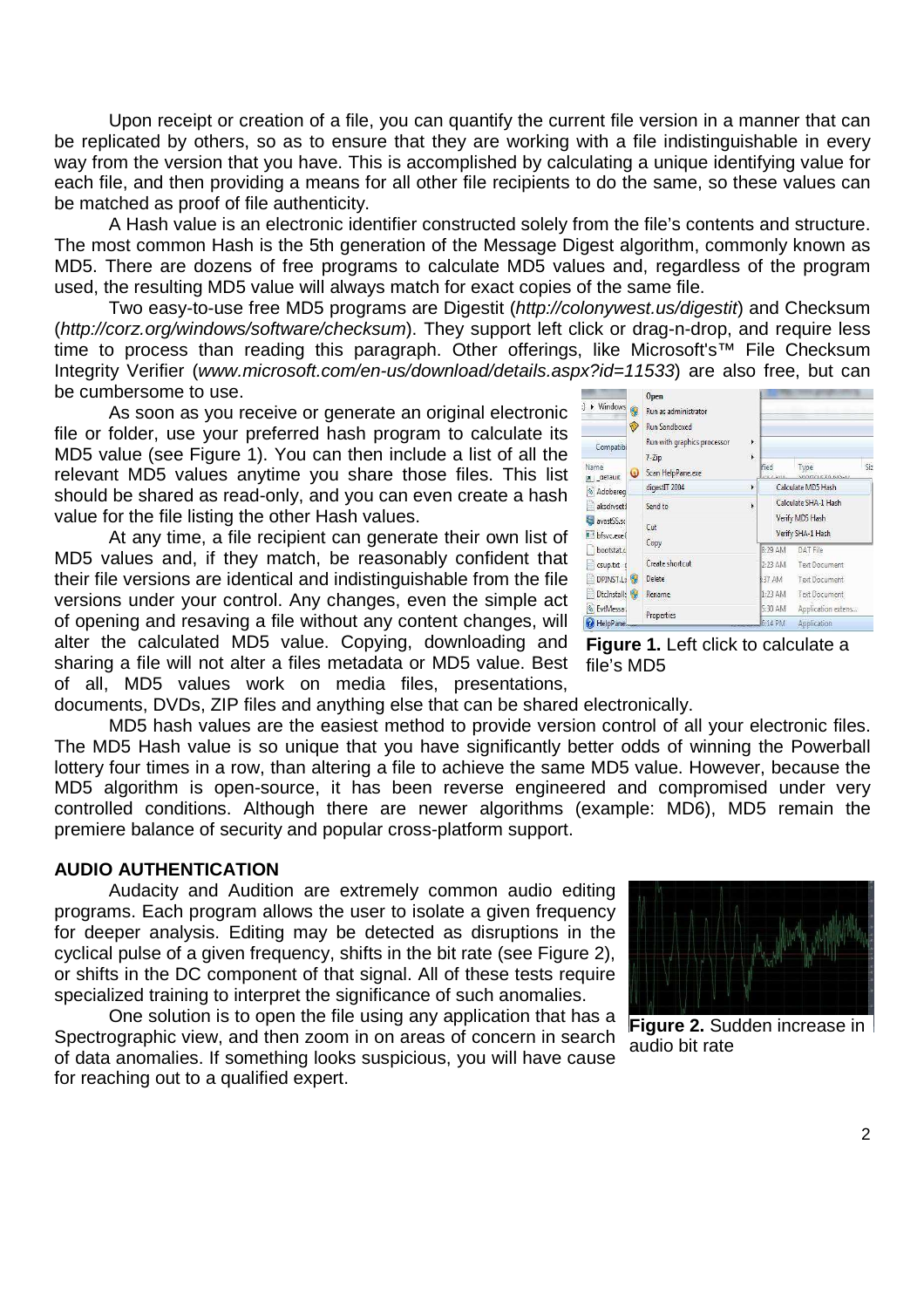#### **IMAGE AUTHENTICATION**

Most image viewing programs include a "Properties" or "Info" menu option to display a picture's metadata. For images in the JPG format, additional metadata fields can be viewed using JpegSnoop (http://sourceforge.net/projects/jpegsnoop). JpegSnoop provides detailed information beyond the scope of this article (example: quantization tables) that requires training to interpret. However, JpegSnoop ends the report with summary information, including an interpretation if tampering is suspected (see Figure 3).

| Camera                |          | Name                                    |                       |  |  |  |  |  |  |
|-----------------------|----------|-----------------------------------------|-----------------------|--|--|--|--|--|--|
| Camera manufacturer   | SONY     | Copyright                               |                       |  |  |  |  |  |  |
| Camera model          | DSC-W350 | Photo                                   |                       |  |  |  |  |  |  |
| Camera serial number  |          | f/2.7<br>Aperture                       |                       |  |  |  |  |  |  |
| Film type             |          | Exposure                                | 10/80s                |  |  |  |  |  |  |
| Flash manufacturer    |          | Exposure bias                           |                       |  |  |  |  |  |  |
| Flash model           |          | Focal length                            | 470mm                 |  |  |  |  |  |  |
| lens                  |          | Focal length in 35mm                    |                       |  |  |  |  |  |  |
| Lens manufacturer     |          | Original capture time                   | 8/17/2011 12:27:24 PM |  |  |  |  |  |  |
| Lens model            |          | Digitized time<br>8/17/2011 12:27:24 PM |                       |  |  |  |  |  |  |
| Lens serial number    |          | Location                                |                       |  |  |  |  |  |  |
| Maximum aperture      |          | Altitude                                |                       |  |  |  |  |  |  |
| Film                  |          | Exposure number                         |                       |  |  |  |  |  |  |
| Film manufacturer     |          | Image source                            | Digital still camera  |  |  |  |  |  |  |
| Film name             |          | Filter(s) used                          |                       |  |  |  |  |  |  |
| Alias                 |          | Roll id                                 |                       |  |  |  |  |  |  |
| Grain                 |          | Title                                   |                       |  |  |  |  |  |  |
| <b>ISO</b> rating     | 400      | <b>Description</b>                      |                       |  |  |  |  |  |  |
| Developer             |          | Comments                                |                       |  |  |  |  |  |  |
| Developer             |          | Keywords                                | 2011-sept real        |  |  |  |  |  |  |
| Developer maker       |          | Scanner manufacturer                    |                       |  |  |  |  |  |  |
| Process               |          | Scanner model                           |                       |  |  |  |  |  |  |
| Developer dilution    |          | Scanner software                        |                       |  |  |  |  |  |  |
| Developing time       |          | Exposure program                        | Auto                  |  |  |  |  |  |  |
| Processing laboratory |          | White balance                           | Auto                  |  |  |  |  |  |  |
| Laboratory address    |          | Light source                            | Unknown               |  |  |  |  |  |  |
| Author                |          | Metering mode                           | Multi-seament         |  |  |  |  |  |  |

**Figure 4.** Analogexis can alter any Metadata field

Example of the state of the contract of the contract of the contract (Social Signature:<br>
Signature: (Social Signature: 01901ED20876C333FD8B995C7EEAEDFD<br>
Signature: (Social Signature: 01901ED20876C333FD8B995C7EEAEDFD<br>
She C Dir Length =  $0x000A$ Dir Length = 0x000.<br>[Make<br>[(Model<br>Crientation<br>[XResolution<br>[YResolution]<br>[(Resolution]<br>[Software<br>[(NCC-Pose)<br>[VRCC-Pose]<br>[VRCC-Pose]<br>[VRCC-Pose]<br>[VRCC-Pose] = "Canon"<br>= "MX890 series"<br>= Row 0: top, Col 0: left<br>= 300/1<br>= Jack 1<br>= 400/1 "MP Navigator EX 5.1"<br>"2013:04:24 13:48:32"<br>Centered Centered [ExifOffset<br>[ExifOffset<br>Offset to Next IFD = 0x00000158 Compression stats:<br>
Compression Ratio: 4.37:1<br>
Bits per pixel: 5.49:1 This is especially Image has high probability of being processed/edited important since JPG images are quite prone to tampering.

JPEGsnoop

Edit View Tools D G M & B 8 6 ?

**Figure 3.** JpegSnoop's detection results report

like Analogexis (http://analogexif.sourceforge.net), can untraceably alter every metadata field of JPG and TIFF images (see Figure 4). Similar programs exist for other image formats, including a few raw and proprietary file types.

Often times you can compare a file's metadata and/or header values to published tables (example: a Google search) to determine if that information matches the expected information for that file type. By comparing the file's header and/or metadata to known facts, you can quickly separate fact from fiction.

#### **VIDEO AUTHENTICATION**

Compression and decompression (CoDec) instructions guide a computer on how to store and reconstruct a compacted video. Modern video CoDecs conserve considerable file space by suppressing high-frequency data and merging color details in ways that are designed to be minimally perceptive to the human eye. Because these changes are lossy, they result in quantization data errors.

It should also be noted that free open-source software,

Each successive resave further deviates the video from the original version, but by decreasing amounts. If an object is added to, or relocated within, an already compressed video, it will be at the earlier stages of this process. When an altered video is resaved into a lossy format, the recent viewable manipulations will incur greater quantization changes than the remainder of the video content.

If you recompress a received video file, and then subtract that version from the file you received, the resulting video will only display the data errors between those versions. The resulting brightness directly relates the intensity of the data errors, with areas of greater contrast undergoing the greatest changes and resulting in greater brightness. If any pixels are disproportionally bright compared to other areas of comparable contrast, then those pixel locations denote suspected areas of tampering on the originally received video.

This test is called Video Error Level Analysis (VELA). VELA can be performed on any video using several video editing programs, including the popular open source VirtualDub program. VELA is based upon the concept of Error Level Analysis (http://fotoforensics.com/) which is used to authenticate single images. VELA's advantage is that it exploits the motion vectors that are absent in single images. Step-by-step instructions and a guide to interpreting the results can be found at the author's website (http://ForensicProtection.com/VELA.html).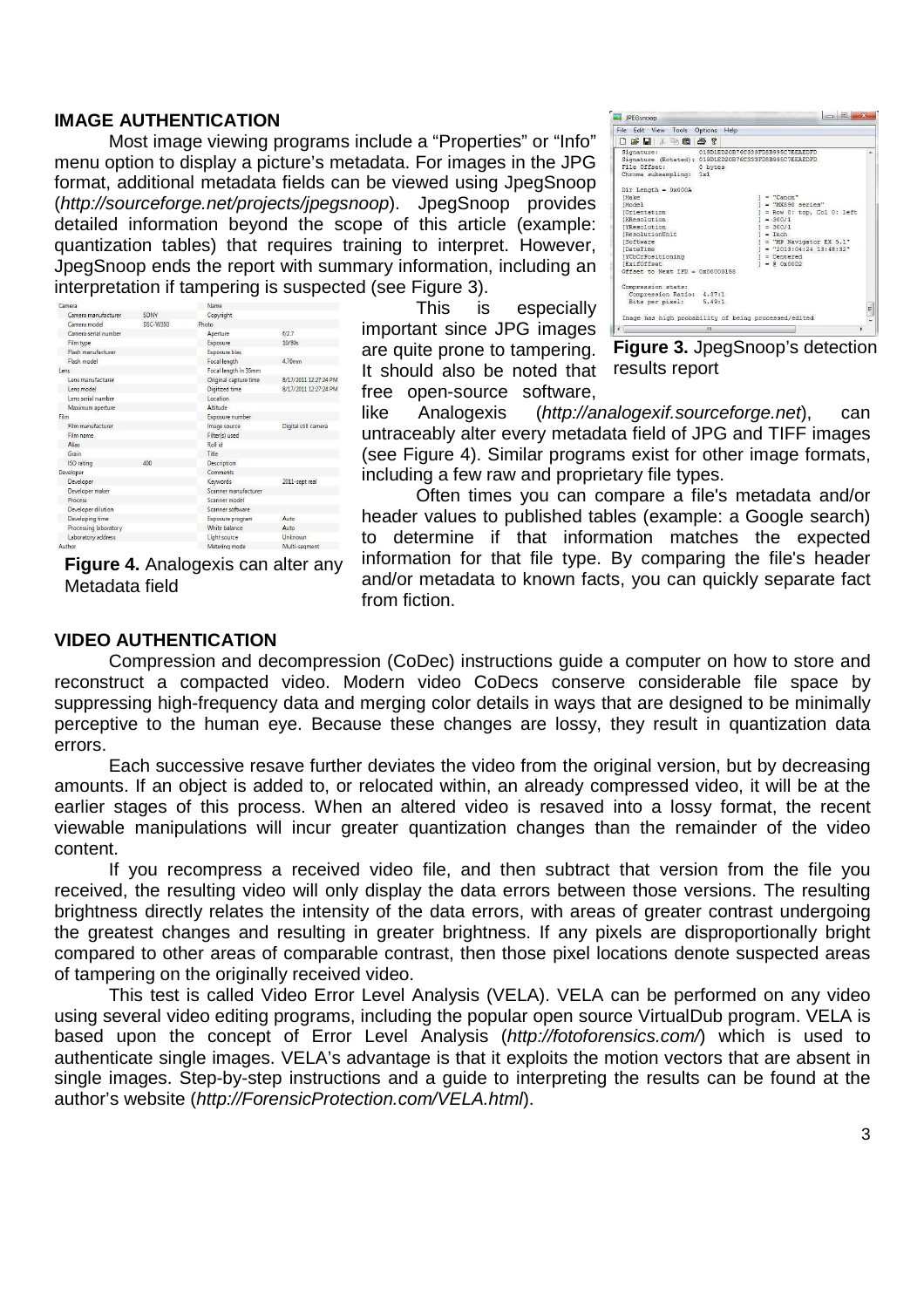#### **DUBBED VIDEO TEST**

Open any video with software that allows the user to advance frame-by-frame, and advance through the first fifty continuous frames that show objects or people in motion. If the frame numbers advance, but the viewed scene ever remains unchanged, then that video includes duplicate identical frames.

VLC (http://sourceforge.net/projects/vlc) is a popular open-source video player that can decode most formats without requiring the installation of other software. Once a video has been opened and paused in VLC, the "e" button on the computer keyboard will advance the video one frame at a time, making it easy to perform the dubbed video test.

Duplicate frames are a strong indicator that the video was recorded from a slower playing version. This is common for video DVD files which play at 29.97 frames per second for countries following the NTSC standard, like the USA. Duplicate frames almost always indicate that you do not have an accurate copy of the original recording.

# **REMOTE SCREEN CAPTURE VIDEO TEST**

The more recent video CoDecs are based upon the h.264 standard which segments a video into a mosaic of small squares called "slices", typically only eight pixels (screen dots) wide and eight pixels tall. It is common for DVRs to skip slices during remote playback when the internet connection cannot keep up with the video's natural-speed playback data rate.

Using the software from the "Dubbed video test", if frame-by-frame playback depicts any frames with slices that are abnormally bright or dark for just that one frame, then the file likely originated from remote viewing capture software.

#### **LOCAL SCREEN CAPTURE – CONVERSION VIDEO TEST**

On-screen information is the last thing added to a video before it is saved onto, or played back by, a recording device. Use frame-by-frame playback to see if any video frame shows two different video frames or time stamps blended together. For example, a sequenced video is when one video input receives its signal from a cycling list of camera feeds.

If the video was converted at the incorrect speed (example: conversion software) or captured at a speed different than the video card's refresh rate (example: screen capturing software) the resulting video can create blended frames (see Figure 5). The resulting video is an inaccurate and lower quality representation of the original recording.



**Figure 5.** Two sequenced frames on either side of a blended frame

#### **HIDDEN DATA**

Every file has hidden data, even if the only purpose of the data is to denote the type of file it is or how it is to be played. Mining the hidden data can provide tremendous insight into the file's true origin and authenticity.

# **METADATA**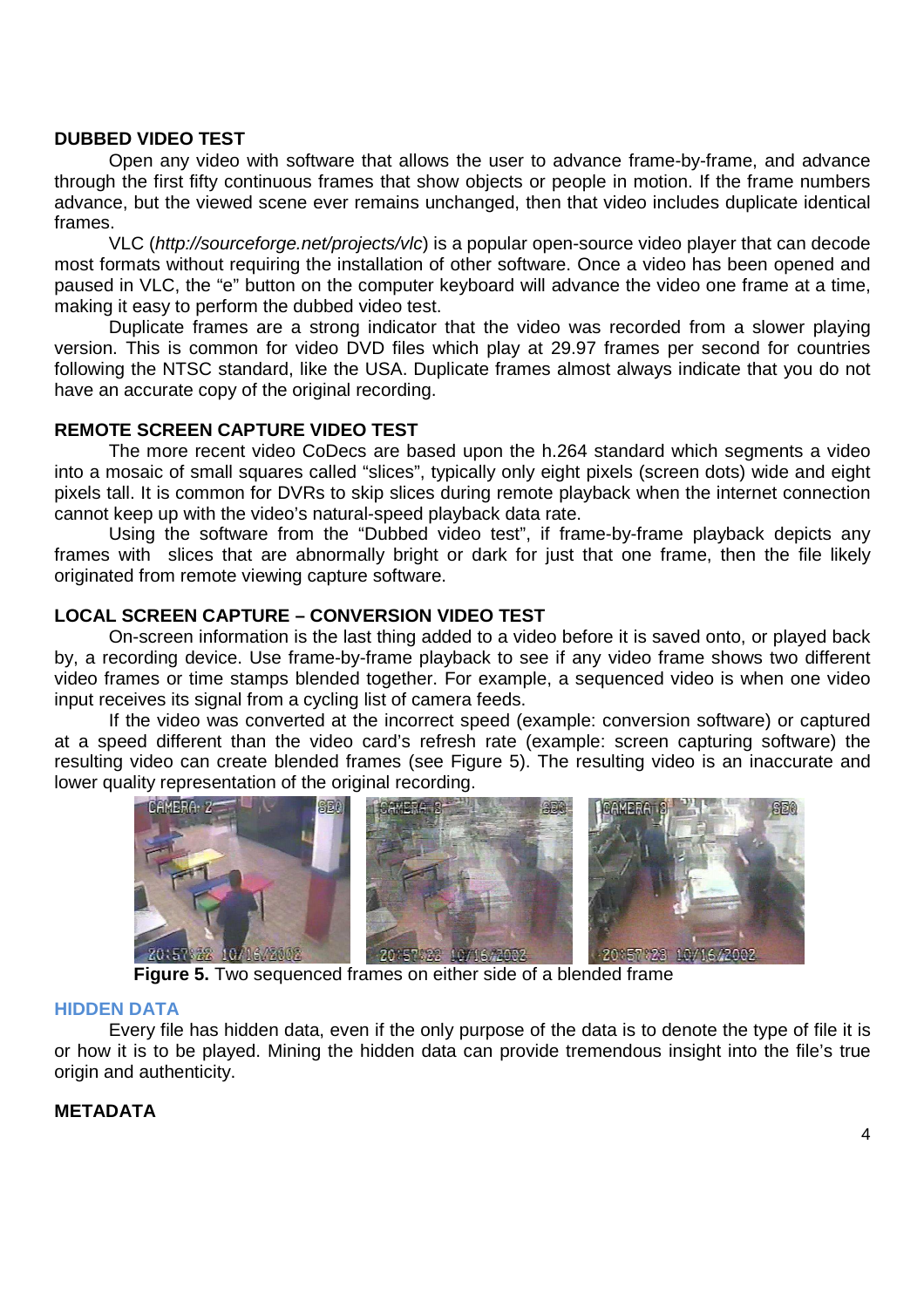It is well known that a computer's operating system can display a file's last Modified, last Accessed and first Created dates, collectively known as the MAC dates. In Windows, this information



is accessed by right clicking on a file, and then left clicking on the Properties option. However, MAC information is saved by the computer's operating system and can become inaccurate from several causes including user error, virus, file transfer or free programs (see Figure 6) like FileDateCH (http://www.nirsoft.net/utils/filedatech.html). A more reliable date source is reading the metadata located within the target file.

Some metadata can be read with the tools you already have. For example, with Windows you can right click on the file, left click on Properties, and then left click on the Details

**Figure 6.** FileDateCH changing MAC dates

tab. You may also be able to access certain metadata by simply choosing the Properties option located under the File menu of whatever software you are using to open the file.

In the case of a media file, MediaInfo (http://sourceforge.net/projects/mediainfo) lets you review every metadata field of most audio and video files, even the hidden fields. If these details deviate from the known facts of the case, they become a strong indication of file tampering.

It is increasingly common for file metadata to include the Global Positioning System (GPS) coordinates denoting the actual location where the recording was created. You can enter these GPS values directly into a Google™ search box to translate them into an approximate street address. If the metadata includes a field labeled as "@xyz" these are the GPS coordinates in decimal format. The third GPS coordinate, the "z" value, is the above sea level altitude denoted in meters.

Depending on the GPS reception and capabilities of the recording unit, the GPS coordinates can pinpoint a specific room of a high-rise building. This accuracy results from advances in GPS technology that incorporates data from satellites and cell phone towers (aka Enhanced GPS). GPS data can make or break a case. For example, I recently had a case where a file's GPS coordinates matched the address of someone with video editing skills, instead of the location depicted in the video.

The file's metadata may include the date-time of the file's creation and who was the last person to access it. Metadata may also include details about the software or equipment used to capture the recording, including the user settings in effect at the time of file saving. If these details do not match the case facts, then you may have strong evidence of after-the-fact file tampering. For example, if a video's metadata lists the file as being in a Windows format, but the event was captured on an iPhone, then you can be confident that you are not looking at the original recording as saved by that iPhone. Metadata inconsistencies should always initiate an extremely thorough series of authentication tests.

# **HEX EDITORS**

Hex editors allow the user to examine and modify any bit or byte of file data. Changing this inform will alter the file's Hash value, but reading this data can provide deep insight into any programs that previously affected the underlying file data.

|  |  |  |  | 0: 46 56 45 52 04 00 00 00-2E 01 00 00 45 56 54 43  |  |  |  | $FVER$ $EVTC$                             |
|--|--|--|--|-----------------------------------------------------|--|--|--|-------------------------------------------|
|  |  |  |  | 10: AC 07 00 00 3C 44 43 5F-43 4F 4E 46 49 47 3E 3C |  |  |  | $\ldots$ <dc config="">&lt;</dc>          |
|  |  |  |  | 20: 41 55 44 49 4F 3E 3C 43-4F 4D 50 52 45 53 53 45 |  |  |  | AUDIO> <compresse< td=""></compresse<>    |
|  |  |  |  | 30: 44 5F 52 41 54 45 3E 34-30 30 30 3C 2F 43 4F 4D |  |  |  | D_RATE>4000                               |
|  |  |  |  | 40: 50 52 45 53 53 45 44 5F-52 41 54 45 3E 3C 53 41 |  |  |  | PRESSED RATE> <sa< td=""></sa<>           |
|  |  |  |  | 50: 4D 50 4C 45 5F 52 41 54-45 3E 38 30 30 30 3C 2F |  |  |  | MPLE RATE>8000 </td                       |
|  |  |  |  | 60: 53 41 4D 50 4C 45 5F 52-41 54 45 3E 3C 2F 41 55 |  |  |  | SAMPLE RATE>                              |
|  |  |  |  | 70: 44 49 4F 3E 3C 45 56 45-4E 54 3E 3C 41 55 44 49 |  |  |  | DTO> <fvfnt><audt< td=""></audt<></fvfnt> |
|  |  |  |  | 80: 4F 5F 45 4E 41 42 4C 45-3E 31 3C 2F 41 55 44 49 |  |  |  | O ENABLE>1                                |
|  |  |  |  | 90: 4F 5F 45 4E 41 42 4C 45-3E 3C 46 52 4F 4E 54 5F |  |  |  | O ENABLE> <front< td=""></front<>         |
|  |  |  |  | AO: 45 4E 41 42 4C 45 3E 31-3C 2F 46 52 4F 4E 54 5F |  |  |  | $ENABLE > 1$ < $/$ FRONT                  |
|  |  |  |  | BO: 45 4E 41 42 4C 45 3E 3C-50 4F 53 54 54 52 49 47 |  |  |  | ENABLE> <posttrig< td=""></posttrig<>     |
|  |  |  |  |                                                     |  |  |  |                                           |

Most of the identifying information is located at the **Figure 7.** File header as read by a hex editorbeginning (header) and end (footer) of a file (see Figure 7). One of many free hex editors, and my personal favorite is BeHexEditor (http://sourceforge.net/projects/hexbox).